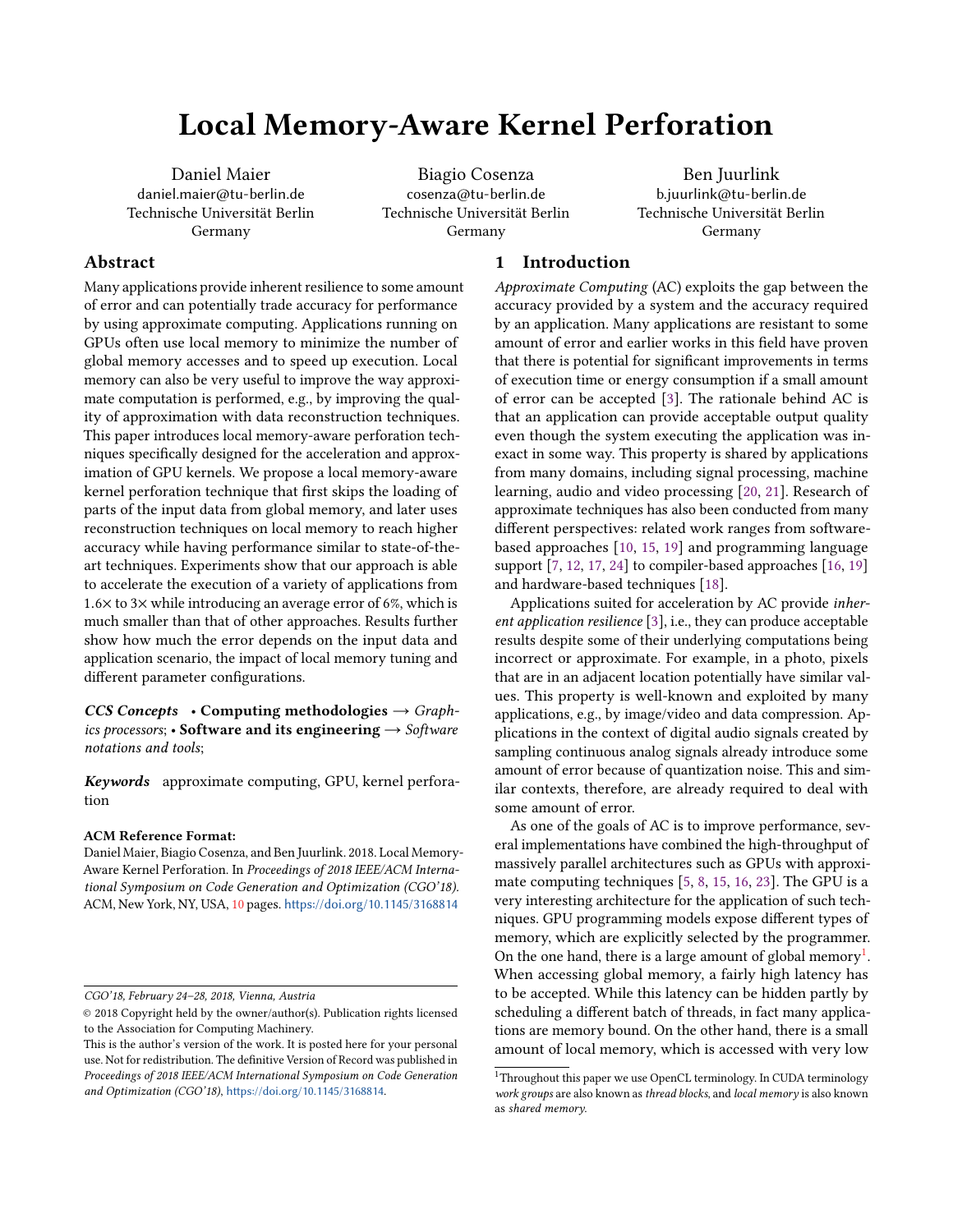latency. Additionally, local memory is shared by all threads in a work group.

In previous work, GPU applications have been accelerated by perforating the execution of loops [\[15,](#page-9-5) [19\]](#page-9-6). However, these works are limited in two aspects. First, the acceptable error is chosen to be 10% on average. That is unacceptable for many applications that cannot tolerate such high amount of error. Therefore, the potential impact of such techniques is limited. Second, most of the used benchmark applications do not use local memory. Among the few applications that actually do use local memory, there is no exploitation of local memory for the approximation technique. This means that existing approximation techniques do not take the model of the specificity of the GPU memory model into account.

This paper presents a novel approach to perform loop perforation on GPUs, namely kernel perforation, which is aware of the GPU memory hierarchy and makes use of the fast local memory in order to achieve higher accuracy with the same performance. The central idea of our approach is to save memory accesses by approximating reads from the input buffers of the kernel. Being aware of the GPU memory model, our approach focuses on (1) loading only few data points from (the slower) global memory while (2) using the (faster) local memory to cache adjacent data points and (3) improve accuracy with a local data reconstruction technique. Local reconstruction techniques attempt to reconstruct the input value out of a sparse set of globally-fetched data points, thus exploiting inherent application resilience of the applications. The approach also extends existing work on perforation also with novel memory patterns and an analysis of the accuracy on six applications with different input data.

The contributions of this paper are:

- a novel local memory-aware approximation approach for OpenCL kernels based on loop perforation (kernel perforation) that approximates the input data of GPU applications by reducing the amount of data loaded from global memory and reconstructing a highaccuracy approximation with a local reconstruction technique;
- a set of local reconstruction techniques that work on local memory and efficiently combine the sparse data fetched by global perforation schemes while consistently improving the accuracy of the approximation;
- experimental results on six benchmarks with different input data and different combination of parameters (perforation schemes, reconstruction techniques, local work-group size), where we show speedups of <sup>1</sup>.6<sup>×</sup> to 3× while maintaining a moderate amount of error on an AMD FirePro W5100 GPU.

# 2 Related Work

Approximate computing has become a hot topic with applications in many different fields and different approaches [\[4,](#page-9-16) [6,](#page-9-17) [8,](#page-9-14) [11,](#page-9-18) [24\]](#page-9-10). A thorough overview can be found in the survey paper of Mittal [\[14\]](#page-9-19).

Lipasti et al. [\[9\]](#page-9-20) presented a hardware-based approach called Load Value Prediction, which skips the execution stall due to a cache miss by predicting the value based on locality. However, if the error of a predicted value is too large a rollback is necessary. Load Value Approximation [\[11\]](#page-9-18) overcomes this limitation by not verifying the predicted values, thus not involving the burden of rollbacks.

Yazdanbakhsh et al. [\[25\]](#page-9-21) presented a similar approach for GPUs that focuses on memory bandwidth, instead of the sole latency. A fraction of cache misses is approximated without any checking for the quality of the predictions. The predictor utilizes value similarity across threads. The programmer must specify which loads can be approximated and which are critical. The fraction to be approximated is used as a knob to control the approximation error.

Several related works use software-based approaches for leveraging application's resilience to some amount of error. An analysis of inherent application resilience has been conducted by Chippa et al. [\[3\]](#page-9-1). They presented a framework for Application Resilience Characterization (ARC) that partitions an application into resilient and sensitive parts, and proposed approximation models to analyze the resilient parts.

Loop perforation has been presented by Sidiroglou et al. [\[19\]](#page-9-6). While many applications are designed to trade-off accuracy for performance using domain-specific techniques, loop perforation is a generalized approximation technique that can be applied in a variety of contexts. Once critical (tunable) loops are identified, the number of iterations of such loops can be decreased. By limiting the amount of error of the final result to 10% at maximum, a typical speedup of 2× can be achieved.

Li et al. [\[8\]](#page-9-14) introduced a GPU-specific approach based on the Special Function Unit (SFU) commonly available in, e.g., NVIDIA GPUs, which provides acceleration for transcendental functions. A tunable approximation is achieved by dividing the work into warps that execute the accurate functions and warps that execute the SFU-based approximate functions.

Samadi et al. [\[16\]](#page-9-11) presented SAGE, a framework consisting of a compilation step in which a kernel is optimized using approximation techniques and a runtime system that ensures that the target output quality criteria are met. They employed three GPU-specific optimization techniques: discarding of atomic operations, data packing/compression, and thread fusion. Even though Sage takes into account GPUspecific limitations, it does not exploit the compute unit's local memory to benefit from the low latency and shared memory.

PARAPROX [\[15\]](#page-9-5) is a framework for transparent and automated approximation of data-parallel applications. Input to the framework is an OpenCL or CUDA kernel, which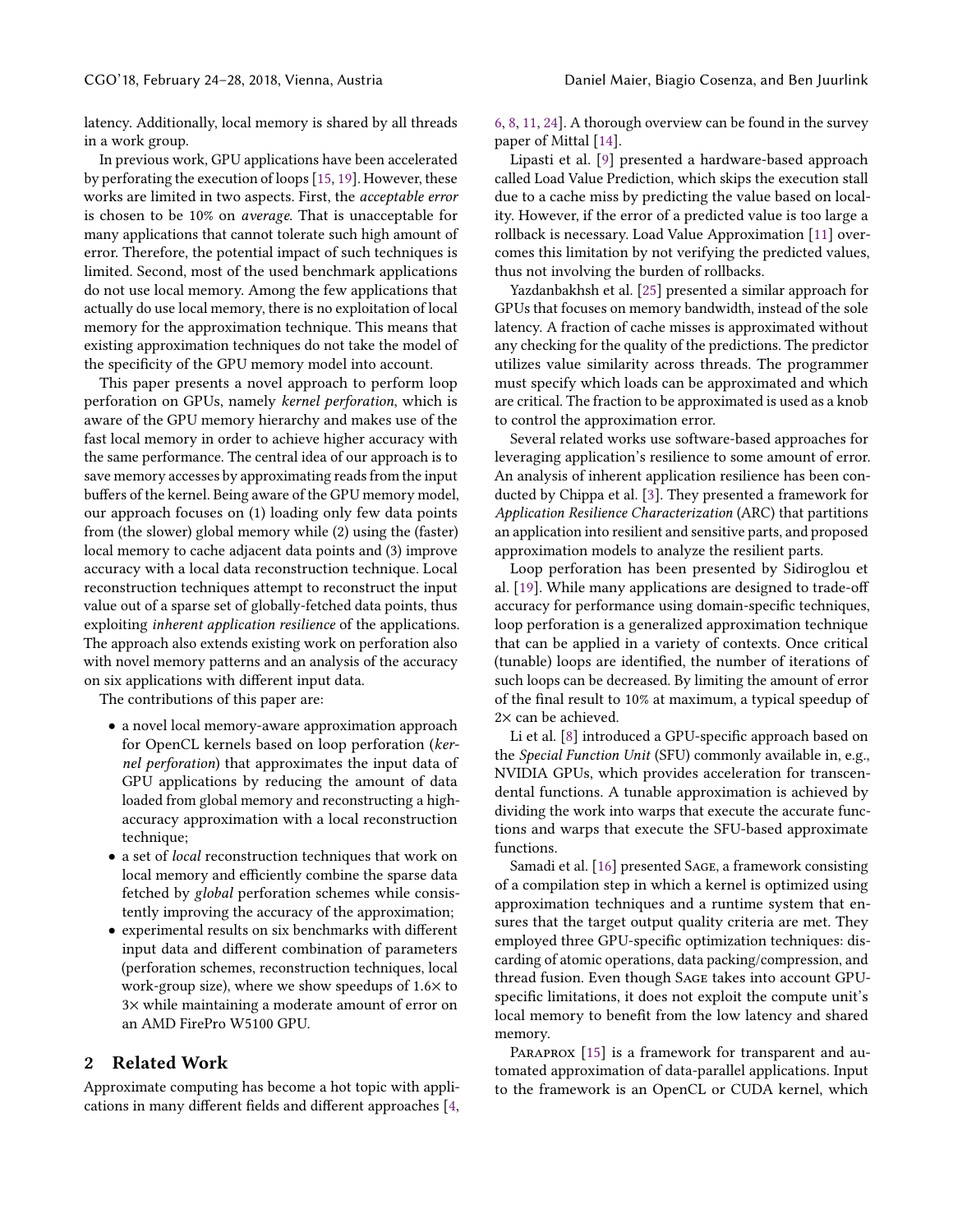is parametrized by applying different approximation techniques, depending on the detected data-parallel pattern. A runtime helper is used to choose those kernel parameters that meet the specified output quality. For an error budget of 10% they reported an average performance gain of <sup>2</sup>.7×.

Mitra et al. [\[13\]](#page-9-22) recognized that there are different phases in many applications, each with very different sensitivity to approximation. They presented a framework that detects these phases in applications and searches for specific approximation levels for each of the phases. For an error budget of 5% they report a speedup of 16%. By allowing for an error budget of 20% the speedup increases to 72% on average.

Lou et al. [\[10\]](#page-9-4) presented image perforation, a technique specifically designed for accelerating image pipelines. By transforming loops so that they skip certain samples that are particular expensive to calculate speedups of 2× up to 10× were reported. Subsequent pipeline stages rely on the presence of these samples, and they can be reconstructed using different methods (nearest-neighbor, Gaussian and multi-linear interpolation). The pipeline can be modified by a storage optimization that replaces accesses to skipped samples with on-demand reconstruction code.

## 3 Overview

This paper introduces a novel approximation technique that is specifically designed to approximate general-purpose GPU kernels. The proposed approach extends state-of-art approximation techniques such as the row-/column-based schemes used in Paraprox [\[15\]](#page-9-5) by exploiting the GPU's fast local memory to deliver more accurate solutions.

<span id="page-2-0"></span>

Figure 1. Accurate GPU application and local memoryaware kernel perforation approach.

In typical GPU applications, as depicted in Figure [1a,](#page-2-0) a GPU kernel first fetches data from the input buffer in global memory, then it performs its computations, and finally it writes the result to the output buffer in global memory. The penalty for accessing the global memory is in general very high, although it can be hidden to some extent by the massively parallel architecture of the GPU and its scheduler. A way to improve the performance of GPU kernels is to make use of fast local memory, whose access latency is significantly smaller than the one for global memory.

The rationale behind our approach is that fast local memory can also be exploited for more accurate approximation. Figure [1b](#page-2-0) shows how our local memory-aware kernel perforation approach extends the original application with two additional steps: a data perforation phase that fetches a part of the input data; a data reconstruction phase that reconstructs the missing data elements and works on local memory.

In Section [4](#page-2-1) we describe how a kernel is perforated and what part of the input data is selected to be fetched from memory. The successive step implementing the reconstruction phase is described in Section [5.](#page-4-0) Experimental evaluation and discussion are presented in Section [6.](#page-5-0) Finally, we conclude our work in Section [7.](#page-8-0)

# <span id="page-2-1"></span>4 Kernel Perforation

Sidiroglou et al. [\[19\]](#page-9-6) introduced loop perforation, an approximation technique that improves the performance of a loop execution by skipping some iterations. Loop perforation has been originally applied to sequential code and can be easily parametrized through tunable loops in order to trade accuracy for performance.

In this work, we apply perforation to parallel OpenCL kernels: a loop is a kernel whose iterations correspond to OpenCL work-items. Therefore, we apply kernel perforation to a parallel kernel instead of a sequential loop.

#### 4.1 From Loop to Kernel Perforation

When applying perforation to a kernel, there are different aspects to consider. While loop perforation works at loop iteration level, our perforation approach focuses on the data (e.g., buffers) used by a kernel because memory accesses are an important component of GPU performance.

In particular, we distinguish between input approximation and output approximation: input approximation is the process of approximating data on the input of a GPU kernel while output approximation does the opposite, i.e., approximating data on the output of a GPU kernel.

To illustrate this concept, consider the following accurate program (we use loops for simplicity, but techniques apply to kernels similarly):

```
for (i = 0; i < n; i++) {
    output[i] = calc(input[i]);
}
```
For every input element the function calc is called. Its result is written to the output element. In this example, the function calc requires the i-th input data element and the loop is executed n times.

By applying loop perforation, e.g., every three iterations, we are actually approximating the output array, which contains the results of the computations. Therefore, we are performing an output perforation of the loop.

**for**  $(i = 1; i < n; i +1)$  {  $output[i] = calc(input[i]);$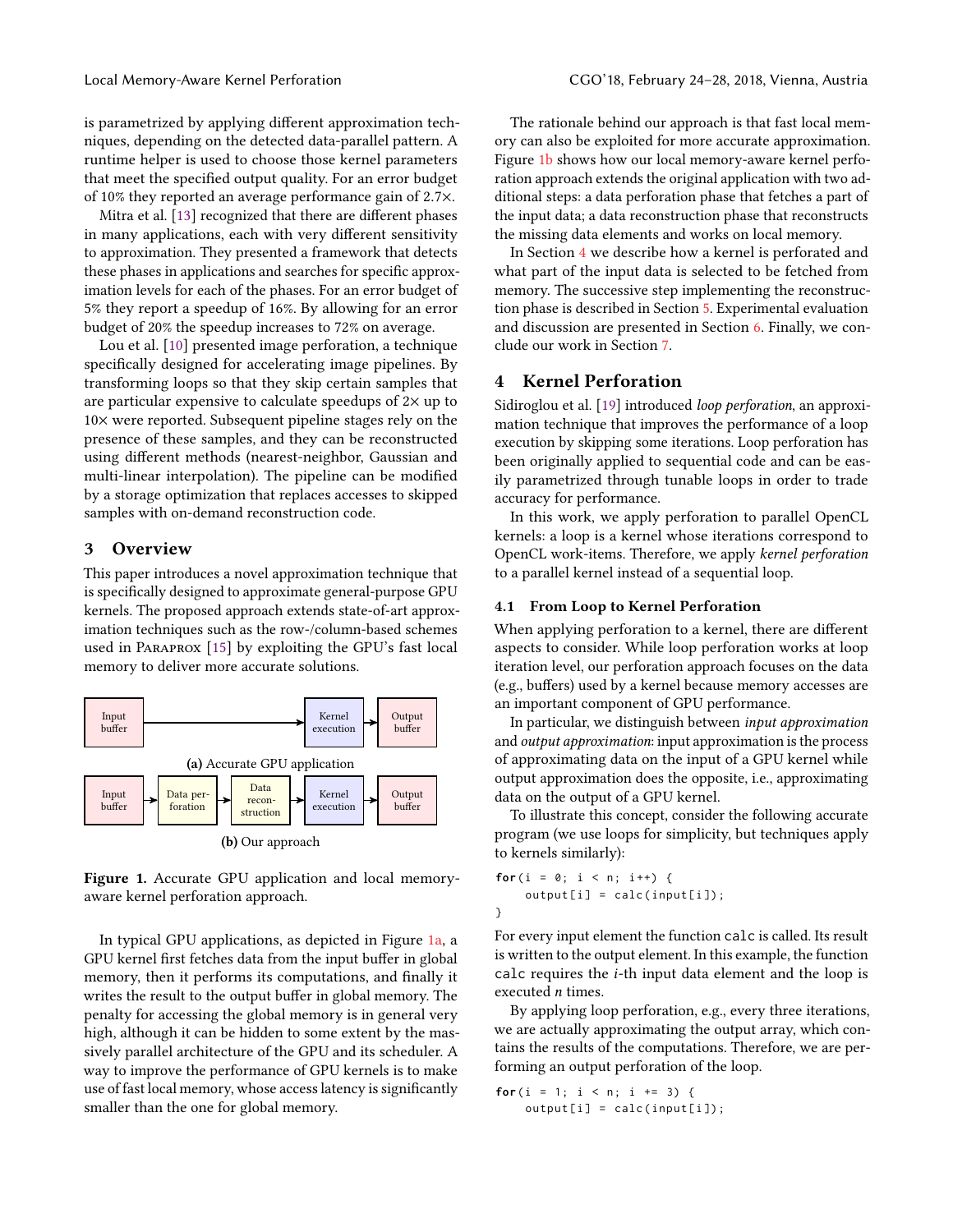```
output[i+1] = output[i];output[i+2] = output[i];
```
}

The output is calculated for the *i*-th element, while it is approximated for output[i+1] and output[i+2]. The loop is executed  $\frac{n}{3}$  times. Approaches such as Paraprox are output approximation, because the output of the kernel execution is approximated.

While output approximation grants high performance improvements, it has two limitations: It usually introduces a very high error, and it does not take into account the possible memory reuse of the input data. A way to overcome this problem is to implement the data perforation in the input data of the loop, e.g.:

```
for (i = 0; i < n; i \ne 3) {
  x0 = input[i]; // data perforation
  x2 = input[i+2];x1 = (x0+x2)/2; // data reconstruction
   output[i] = calc(x0);output[i+1] = calc(x1);output[i+2] = calc(x2);}
```
In this example, first  $x0$  and  $x2$  are loaded from the input array. Then x1 is approximated by calculating the linear interpolation between x0 and x2. Finally, program execution continues and the result for the input data at position  $i, i +$  $1, i + 2$  is calculated analogous to the accurate program.

The approximation schemes presented in this paper perform input approximations, where the input buffers are approximated before they serve as an input to the OpenCL kernel computation.

While this is a simple one-dimensional application of the approach, it can be easily extended to two- and threedimensional kernels, where perforation is performed, e.g., at row or column level. Two-dimensional approximation schemes are further described in Section [4.3.](#page-3-0)

#### 4.2 Local Input Perforation

The approach of input approximation is motivated by two observations: Many applications are inherently resilient to the input as well as the output and, therefore, they can tolerate small errors. Memory accesses on GPUs have a very long latency, and approximation of the input may take advantage of low-latency local memory to improve the approximation. Most real-life data contain redundancy, for example there is a spatial locality in digital images. Additionally, this data often contains noise, (e.g., quantization noise), and hence is inaccurate. Such data is the input to many applications. Input approximation works by skipping the loading of some of the input data. If the input data is two-dimensional, e.g., an image, a possible input perforation scheme may skip every other row. Figure [2](#page-3-1) shows an example of row-based approximation. The error introduced by data perforation

<span id="page-3-1"></span>

Figure 2. Original, perforated and approximated data [\[22\]](#page-9-23).

is visible as black lines in Figure  $2b$ ; Figure  $2c$  shows the input data reconstruction. In general, input approximation can be a suitable acceleration technique for any application that processes data with redundancy and is resilient to some amount of error in its input data. This is an advantage over output approximation techniques that require spatial locality in the output data. Although it has been shown that output approximation can be used for many applications, this is a conceptual limitation.

The usage of local memory to prefetch data from global memory is a well-known technique to accelerate GPU kernels. Applications' execution time usually benefits from the usage of local memory if there is significant reuse of data across threads. Data reuse means the data loaded by a thread is also used by other threads which in turn also load data.

In the OpenCL programming model, this is usually implemented using the local memory, which is shared among all threads in a work group. On GPUs, the latency of local memory is far lower compared to the latency of accessing the global memory, but its size is rather limited. Therefore, we use the local memory to implement the steps (Ia) data perforation and (Ib) data reconstruction shown in Figure [1b.](#page-2-0)

#### <span id="page-3-0"></span>4.3 Perforation Schemes

Paraprox first presented an implementation of kernel perforation [\[15\]](#page-9-5) by detecting different data-parallel access schemes and generating new kernels that use scheme-specific approximation techniques. For instance, when a stencil access scheme is detected, three approximated kernel versions are generated, each implementing a different approximation scheme. The scheme determines which elements are computed and which elements are to be approximated, and the approximation of elements is accomplished by copying adjacent (calculated) values. Figure [3](#page-3-2) shows a visual representation of the schemes on a 2D kernel. Colored elements

<span id="page-3-2"></span>

Figure 3. Approximation schemes used in Paraprox.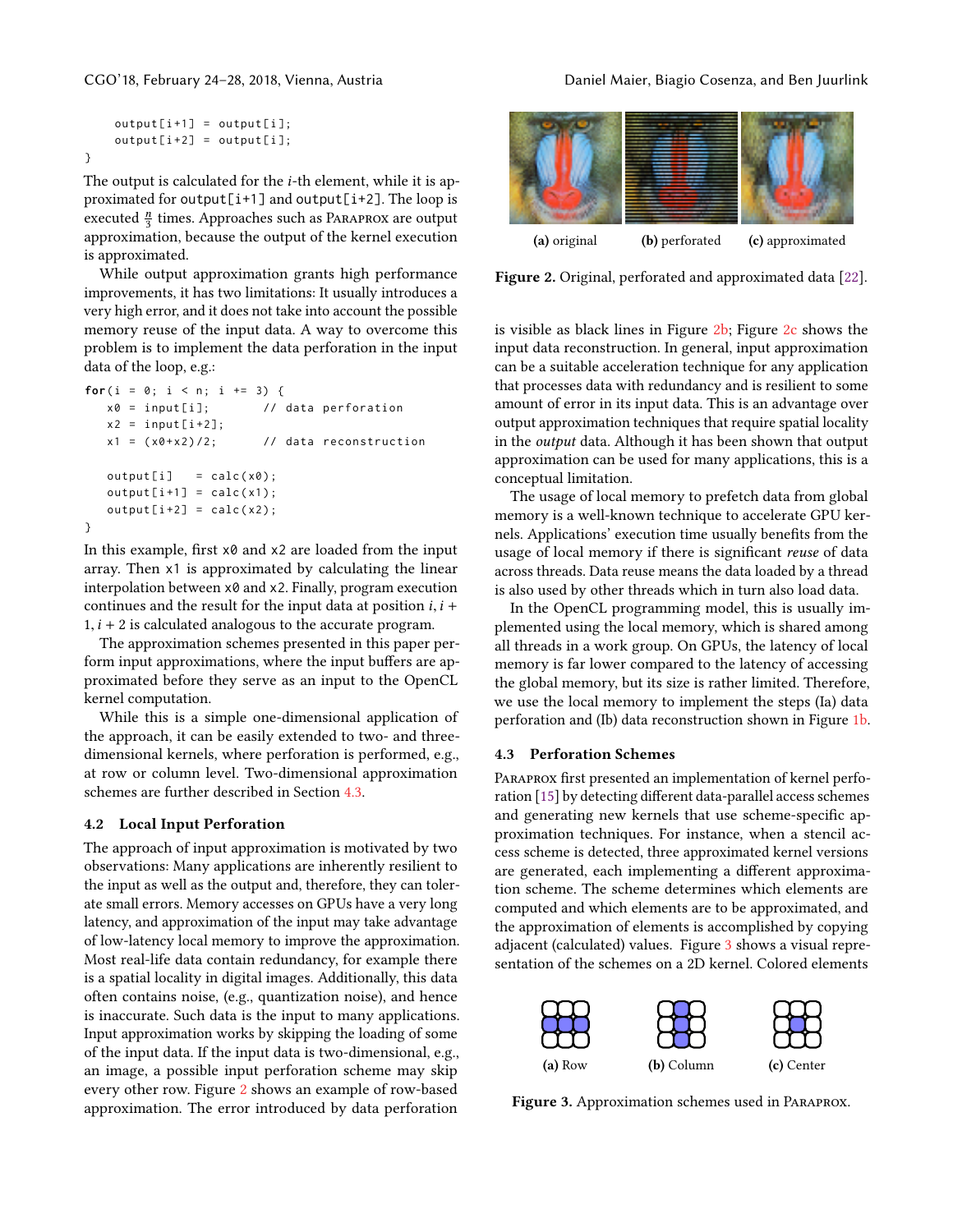are calculated and white elements are copied from adjacent calculated values. Scheme (a) calculates a row of results and uses this row to approximate the adjacent rows on the top and on the bottom of this row. Scheme (b) proceeds analogous but with columns instead. The most aggressive scheme is (c), which only calculates the value in the center and approximates all adjacent values.

In Paraprox, approximation is accomplished by copying the calculated result to adjacent result values. As described later in Section [5,](#page-4-0) we introduce more accurate ways to reconstruct these values with different reconstruction techniques.

The reported speedup for these schemes ranges from more than <sup>1</sup>.7<sup>×</sup> for ConvolutionSeparable to more than <sup>3</sup><sup>×</sup> for Gaussian and Mean. The speedup can be mainly attributed to a reduced number of global memory accesses, as the applications contain only a few multiplications and additions for each calculated output element. However, in the case of the Gaussian filter, a  $3 \times 3$  filter kernel leads to 9 data elements read. If we assume that scheme (c) is applied, every third data element in x and y direction is calculated and the remaining data elements are approximated. Nonetheless, every data element is loaded once from global memory, as the calculation of the not approximated data elements depend on them (assuming a  $3 \times 3$ -sized filter kernel). Finally, PARAPROX assumes a very high maximum error of 10%.

## 4.4 GPU Perforation Schemes and Halos

The implementation of an input perforation scheme determines which data is loaded from global memory to local memory. Three important aspects are considered. First, the scheme needs to match with the memory architecture in a way that preferably no data that is loaded from memory is discarded by the scheme. For GPUs the memory access granularity depends on different factors but in general is at least 32 bytes. Second, the scheme also needs to match the applications input data structure. For example, if the input data contains a line-shaped structure, skipping lines while loading the data increases the error much more than skipping, e.g., columns. And third, the scheme needs to take into account the organization of threads in work groups.

We present two types of schemes that overcome such limitations. Both of them assume that the input data contains spatial locality, which means that adjacent data elements have a high similarity. This is often the case for video or image data. The approach is not limited to image processing applications. Furthermore, the redundancy does not need to come from spatial locality. Any input data that contains a known redundancy structure can be used as a template for designing a perforation scheme.

From a statistical point of view, a scheme with randomly selected data elements to be approximated would be the best choice, because then the error due to approximation is equally distributed over the input data. Furthermore, a random scheme is less likely to hide structures in the input data. However, such a random scheme would interfere with the way memory is accessed on a GPU, where whole lines of memory are fetched in one transaction.

Row Approximation Scheme Fetching one data element from memory also induces the fetching of data elements in the same row. As global memory accesses are affected by a relatively long latency, it is clear that any data that is actually fetched from global memory should also be used to improve the approximation. Our row approximation scheme (Figure [4\)](#page-4-1) skips the loading of rows in a work group tile and, therefore, adjacent elements in a row are always used. As in adjacent work groups the same approximation scheme is applied, the schemes match each other.

<span id="page-4-1"></span>

Figure 4. Row approximation scheme.

Stencil approximation scheme Figure [5](#page-4-2) shows a stencil approximation scheme for a tile size of  $6 \times 6$  and a stencil kernel size of  $3 \times 3$ . To compute the accurate result, an extra row on top and on the bottom as well as an extra column left and right need to be fetched additionally. This approximation scheme only fetches the block in the center (drawn in blue) and approximates the extra data elements based on their neighbors. The data elements on the boundaries have influence on a smaller number of the stencil calculations than data elements, that are not on the border. This property is leveraged by the approximation scheme.

<span id="page-4-2"></span>

Figure 5. Stencil approximation scheme.

#### <span id="page-4-0"></span>5 Reconstruction

By skipping elements in the input data, an error is introduced. The purpose of the reconstruction step is to minimize this error. Such reconstructions may use very different techniques, depending on the type of application and the input that is targeted. The simplest approach is to approximate the missing elements by copying the values of adjacent data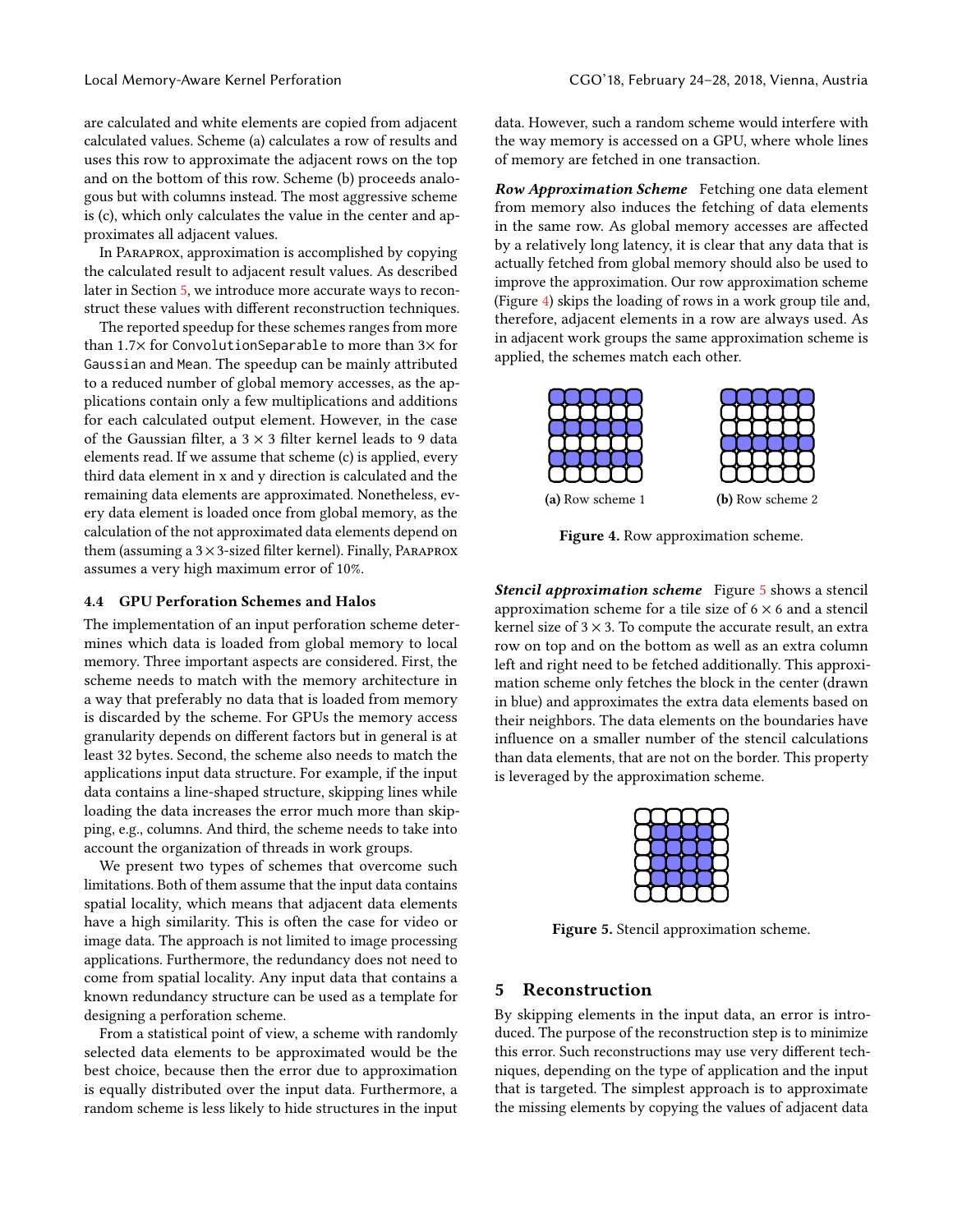elements. Depending on the data access scheme, that determines which elements from the input data is needed for the calculation of one element in the output data, this approach can be quite effective.

In general, the usage of local memory can accelerate the execution of applications, if there is data reuse across different threads. By using local memory, which is shared among all threads in a work group, data reuse can be accomplished. This approach is well-known and can be considered a standard optimization technique for GPU applications.

However, if output approximation is applied to an application that already uses local memory and there is data reuse, the advantage of the approximation is very small, as the whole input data needs to be loaded (because of data reuse) and there is global memory access that can be saved by approximating it.

An example of this situation can be taken from Paraprox: Consider a filter kernel size of  $3 \times 3$  and the proposed stencil approximation techniques that skip the calculation of either every other row, every other column, or both. The last option calculates the result for only 1 out of 9 elements in the output data, as Figure [3](#page-3-2) shows. However, all data elements in the input data are accessed at least once. If we assume that local memory is used to prefetch the data plus the surrounding elements, the number of approximated memory accesses is zero and hence the speedup, that was due to approximated global memory accesses, declines.

#### 5.1 Reconstruction Techniques

After loading the incomplete data to the local memory (data perforation), the missing data needs to be reconstructed. Ideally, a perfect reconstruction of the missing data is desired. However, as there is information missing, a perfect reconstruction is not possible. Therefore, we aim to minimize the error. For the reconstruction different options are possible. In this work we compare two different types of data reconstruction techniques on the sparsely fetched data: nearest-neighbor interpolation and linear interpolation.

The data reconstruction method depends on the approximation scheme that was used and not all combinations are possible.

Nearest-neighbor Interpolation A straight-forward approach for the completion of the perforated data is nearestneighbor interpolation. Data elements that were not loaded are approximated by picking the nearest value that was loaded as a replacement value.

Linear Interpolation Another well-known technique is linear interpolation. For this method, it is necessary that the element to be approximated has adjacent elements on both sides. This requirement is not always true, see for example the edges of the stencil scheme in Figure [5.](#page-4-2) In this case we employ nearest-neighbor interpolation.

## <span id="page-5-0"></span>6 Experimental Evaluation

To evaluate our approach, we have reproduced the approximation schemes used by Paraprox (as described in Section [4.3\)](#page-3-0) and compared them with our approach in terms of error as well as speedup. Furthermore, we extended Paraprox's schemes with a more aggressive perforation scheme that approximates 4 instead of 2 rows or columns. We apply their approach to a variety of benchmarks. However, we are not able to reproduce the numbers that were reported in the original work. This can be explained by the usage of different hardware and different benchmark implementations. Moreover, some benchmarks are more sensitive to different input data, as we show in Figure [6.](#page-6-0)

Our results were conducted on an AMD FirePro W5100 GPU with 3.5 GB memory using OpenCL driver AMD-APP version 17.10-414273 supporting OpenCL version 1.2.

<span id="page-5-1"></span>Table 1. Details of the applications that have been used in the evaluation.

| Application Domain |                    | Error Metric        |
|--------------------|--------------------|---------------------|
| <b>GAUSSIAN</b>    | Image processing   | Mean relative error |
| <b>MEDIAN</b>      | Medical imaging    | Mean relative error |
| <b>HOTSPOT</b>     | Physics simulation | Mean relative error |
| INVERSION          | Image processing   | Mean relative error |
| SOBEL.             | Image processing   | Mean error          |

## <span id="page-5-2"></span>6.1 Benchmarks

We manually applied our approach to six benchmarks. An overview can be found in Table [1.](#page-5-1) For all except one benchmark we use the mean relative error (MRE) as metric. The MRE is determined by calculating the difference of result and the value and then dividing by the true value:  $\frac{x_{true} - x_{test}}{x_{true}}$ . However, when  $x_{true}$  is zero or close to zero the MRE is either very high or undefined. The SOBEL3/SOBEL5 applications are particularly prone to such situations. Therefore, we opt to use the mean error as metric for these two applications instead, which does not suffer from this limitation. Input and output are grayscale images sized  $1024 \times 1024$  for GAUSSIAN, Inversion, Median and Sobel3/Sobel5. For Hotspot we used the 1024 sized input data sets provided by Rodinia [\[2\]](#page-9-24).

The Gaussian filter is a well-known low-pass filter. Lowpass filtering has many applications, e.g., in electronics and signal processing. A reduction in noise and detail is an important preprocessing step in image processing, e.g., for building edge detection applications, as they are particularly sensitive to noise. The Gaussian has data-reuse across threads and therefore benefits from the use of local memory in general. The filter kernel size is  $3 \times 3$ .

The Inversion filter is an application that computes the digital negative of an image. We use this artificial benchmark to assess the performance of applications with  $1 \times 1$  filter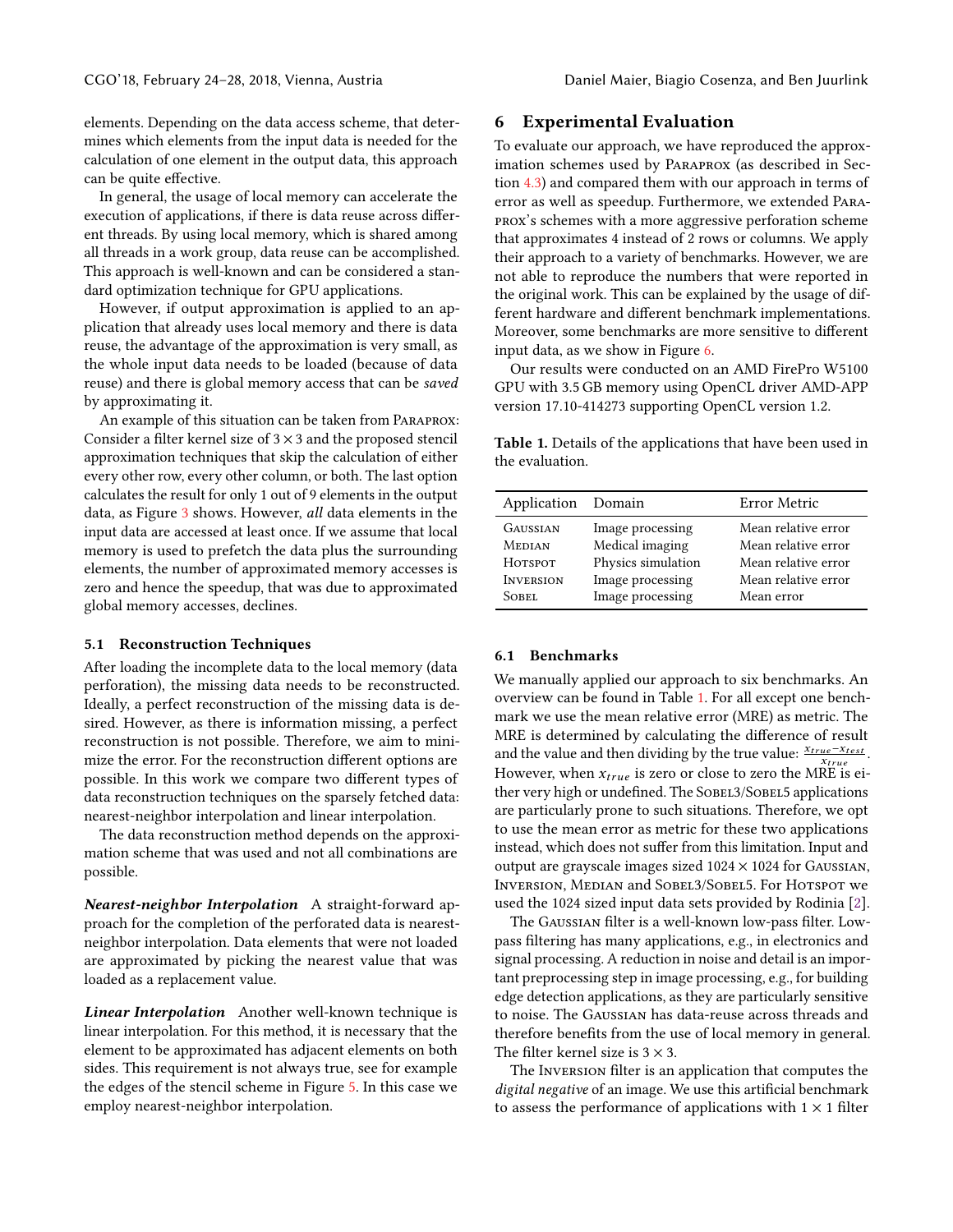kernels. As there is no data reuse across threads, such applications usually do not benefit from the use of local memory.

The MEDIAN filter is a nonlinear spatial filter with applications in medical imaging and image processing. It is particularly effective in reducing salt-and-pepper noise, which are sudden and sharp signal disturbances. By applying the filter to a signal, each sample is replaced by the median of the samples in the neighborhood. To calculate the result of the filter, first all values of the filter mask need to be sorted by their value. The median value is selected and used as result. Our implementation is using local memory for prefetching of data elements from global memory. Additionally, we are using private memory to load all samples in the current filter kernel. Then we follow approach of Blum et al. [\[1\]](#page-9-25) to determine the median of medians. Therefore, our implementation is already highly optimized. The filter kernel size is  $3 \times 3$ .

HOTSPOT is a thermal simulation tool and part of the Rodinia benchmark suite [\[2\]](#page-9-24). The application consists of a 2D transient thermal simulation kernel that iteratively solves differential equations. Input to the hotspot application are two square matrices: The first matrix represents power data and the seconds represents temperature data. Output is a matrix of the same size that contains the temperature.

The Sobel operator is used in image processing and computer vision to build edge-detection applications. It computes an approximation of the gradient that emphasizes on the edges in an image. The calculation is done in a horizontal and a vertical convolution step. We use the Sobel operator in two applications. Sobel 3 is using a  $3 \times 3$  filter kernel mask and SOBEL5 is using a  $5 \times 5$  filter kernel mask.

#### 6.2 Input Data Sensitivity

The results of our work show that the amount of error that is introduced by the approximation depends on the input to the applications. In contrast, the speedup only depends on the

<span id="page-6-0"></span>

Figure 6. Error distribution on different input data. On the bottom is the speedup of our approach compared to the state-of-the-art baseline implementation depicted.

selected approximation scheme. We apply our technique to six benchmarks to show the sensitivity to input data. Gaussian, Inversion, Median and Sobel3/Sobel5 are executed on a set of 100 input data sets taken from the USC-SIPI Image Database [\[22\]](#page-9-23) and consisting of a subset of the misc and pattern catalogue. For each of the applications we selected one of the Pareto-optimal configurations. For HOTSPOT and Inversion row scheme 1 was used. For the other applications stencil scheme was used. Figure [6](#page-6-0) shows the results. The upper part of the figure shows the distribution of the error for the applications. The average error is almost always less than 5%. Only Sobel 5 shows a higher average. For all image-based applications, there are some outliers that have an error of up to 20%, except Sobel3 and Sobel5 which have a higher error.

The GAUSSIAN application is speedup by  $2.2 \times$  by our approach. The median error is less than 4% and the variance of the error is small, even considering that there are some outliers in the error distribution of up to 17%.

The Inversion application has a speedup of <sup>1</sup>.59×. The median error is about 5%. The variance of the error is larger and there are outliers of up to 20% error.

A speedup of  $1.62 \times$  is shown for the MEDIAN application. This is particularly interesting considering the application is working also with private memory in the implementation of median of medians as explained in Section [6.1.](#page-5-2) The reported speedup is therefore on top of an already optimized application. The median error is about 5%. The variance of the error is about the same as for the Inversion application.

We observe a speedup of  $1.98\times$  for the HOTSPOT application. As we rely on the input data provided by the application we have 8 different input data sets, that differ in their size. The input data is generated using a tool shipped with the HOTSPOT application. The results show that in general executing the application with a perforated data set introduces only a very small error in the result. Furthermore, compared with other applications the variance of the error is very small.

A speedup of 1.79× can be seen for the SOBEL3 application. While the median error is 5% the variance of the error is larger than for the previous applications. For about 75% of the measurements, the error is less than 15%.

<span id="page-6-1"></span>

Figure 7. Input data and corresponding error [\[22\]](#page-9-23).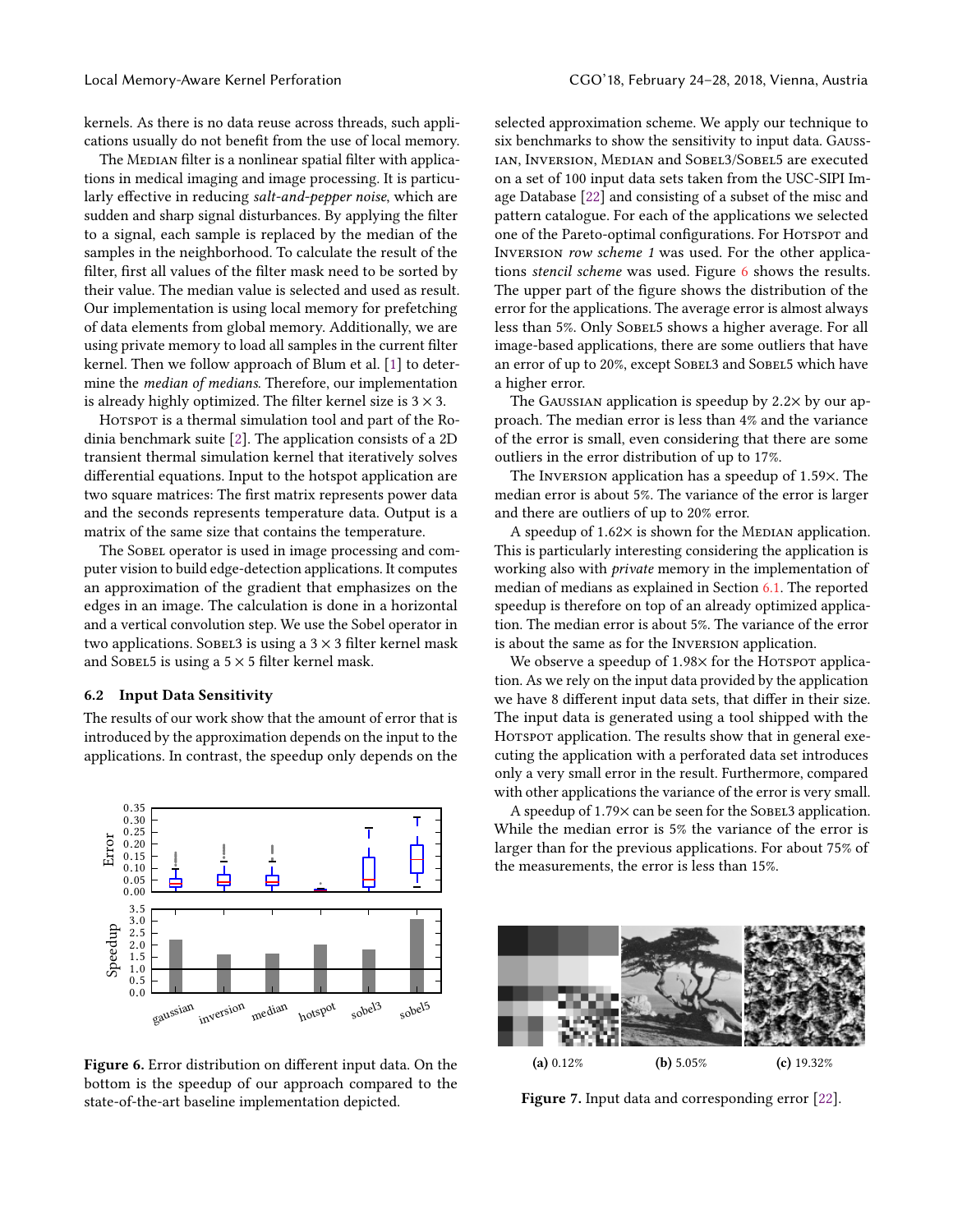<span id="page-7-0"></span>

Figure 8. Perforation schemes with different parameters.

The highest speedup in our study is  $3.05\times$  for the SOBEL5 application. The higher speedup in comparison to SOBEL3 can be partly attributed to the larger filter kernel size and therefore to more data reuse across threads. While the median error is 15% and therefore significantly higher than for SOBEL3, the distribution of the error is more dense and 75% of the measurements have an error smaller than 20%.

These results show that the amount of error introduced by our approach can differ by orders of magnitude depending on the input. To illustrate this further we show exemplary input and corresponding error for the MEDIAN application in Figure [7.](#page-6-1) Input data that contains larger areas of the same color can be approximated with a very small error of only 0.12% (Figure [7a\)](#page-6-1). Countryside photographs (Figure [7b\)](#page-6-1) produce an error of 5.05% that is about the median of our test input data set. Pattern-images (Figure [7c\)](#page-6-1) contain a lot of high frequency and therefore are prone to perforation. They yield a larger error, in this case 19.32%.

Applications that execute filter kernels with no or small halo areas (GAUSSIAN, INVERSION, MEDIAN) and therefore also a small area of prefetching, have a smaller variance in the error. These applications also have center-weighted filter kernels. Compared to that, SOBEL3 has as larger variance but still a comparable low median error of about 5%. SOBEL5 has a median error of 13% and an even higher variance.

#### 6.3 Parametrization

Perforation Schemes In Figure [8,](#page-7-0) we compare different perforation approaches. We conducted our study for the applications GAUSSIAN, INVERSION and MEDIAN. On the x-axis is the runtime of the applications in <sup>1</sup>/<sup>100</sup> seconds depicted while the y-axis shows the mean relative error.

We compare four configurations: Rows1:NN is perforation of every other row and reconstruction using nearestneighbor interpolation. Rows2:NN is perforation of 3 out of 4 rows and reconstruction using nearest-neighbor interpolation. Rows1:LI is perforation of every other row and reconstruction using linear interpolation. Stencil1 is perforation of the boundaries of a work group tile and uses nearest-neighbor interpolation for reconstruction.

As expected, the error is higher if the approximation scheme is more aggressive, e.g., if more input data is perforated. The error for Stencil1 is very low and always less than 1%, as this perforation scheme is approximating only a small amount of data. The error of Rows1:NN is about half of the error of Rows2:NN. However, the runtime is for all applications the same. This might be attributed to the specific implementation or the memory architecture. The error for Rows1:LI is smaller than for Rows1:NN (Gaussian: -45%, Inversion: -21%, Median: -34%). However, the error of Rows1:NN is already small and less than 4% for all three applications. The error of Stencil1 is less than 1%. This is due to the small amount of data that is approximated.

The runtime of Rows1:NN, Rows2:NN and Rows1:LI is similar for the Gaussian and Inversion application. However, it is different for the MEDIAN application, which is explained by the use of private memory.

Local Work Group Size We compare performance with local work group size in Figure [9.](#page-8-1) We use nearest-neighbor interpolation for all applications. The baseline applications use local memory for GAUSSIAN and MEDIAN. MEDIAN is also using private memory as described in Section [6.1.](#page-5-2) The accurate Inversion application does not use local memory as a prefetching step would increase runtime.

Two properties are remarkable: First, all configurations have a larger or equal x than y component. This is due to the better alignment of these configurations to the memory interface. Second, the optimal work group configuration for an application is different for the accurate Baseline and for the approximated versions. Therefore, work group configuration needs to match the approximation scheme.

#### 6.4 Pareto Optimality

We compare our approach with Paraprox' state-of-the-art solution [\[15\]](#page-9-5) in Figure [10.](#page-8-2) The state-of-the-art solution is plotted using a • marker and our approach is plotted using a  $\times$  marker. The Pareto-optimal solutions are connected using a gray dashed line. Center, rows, and cols are three output approximation schemes, see Figure [3.](#page-3-2) The numbers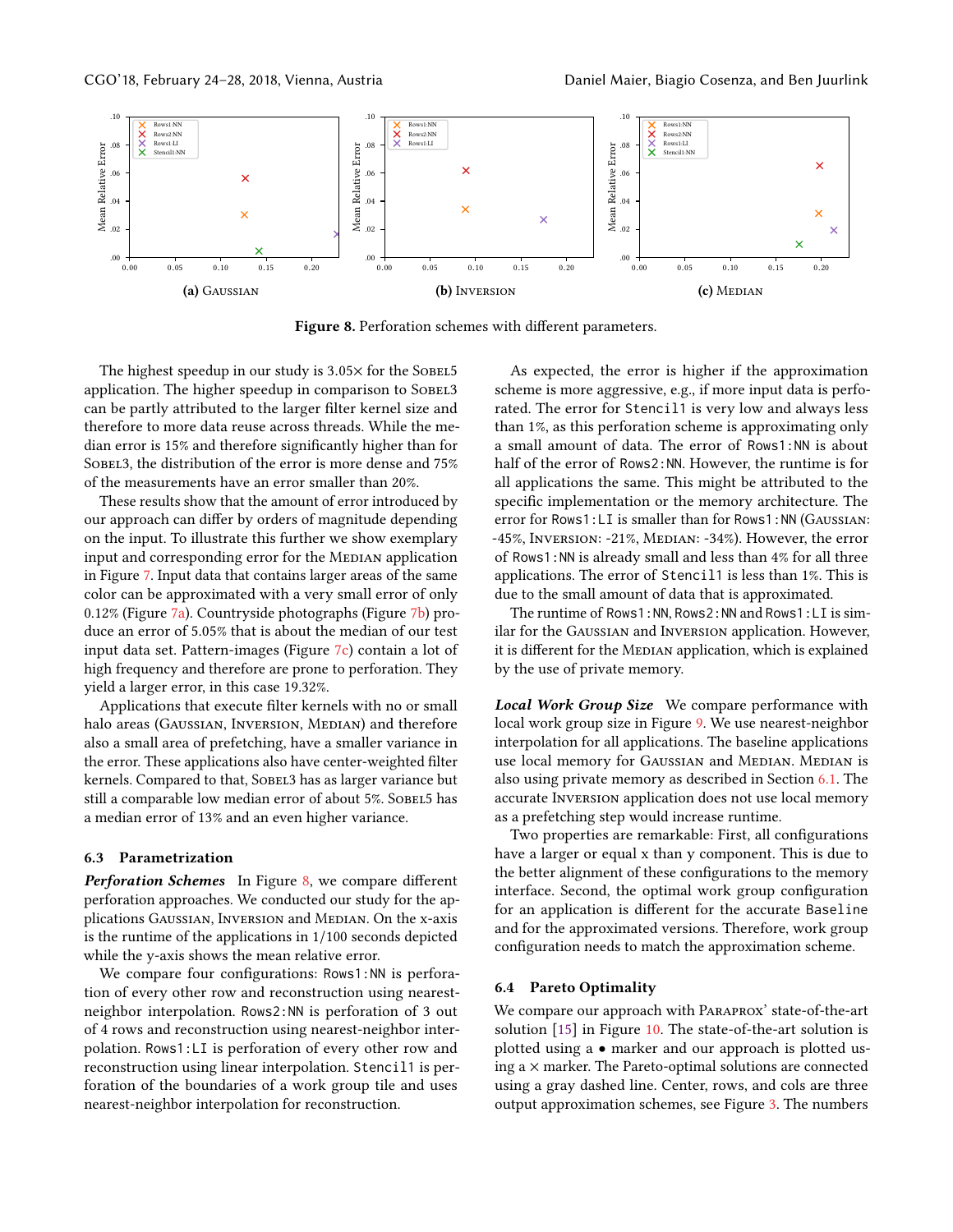<span id="page-8-1"></span>

Figure 9. Local work group size tuning.

<span id="page-8-2"></span>

Figure 10. Pareto-optimal solutions of the proposed and Paraprox' state-of-the-art solutions.

next to the points indicate the perforation scheme: (1) approximate 2 rows/columns; (2) approximate 4 rows/columns. Our approach is compared using two perforations schemes. Stencil1 is approximating the work group boundaries, and Rows1 is approximating every second row, see Figure [4](#page-4-1) and Figure [5.](#page-4-2) The speedup of all applications is calculated with respect to the baseline implementation from Paraprox.

Figure [10a](#page-8-2) shows the Gaussian application. The Paretooptimal solutions are Stencil1 and Rows1. The error for Stencil1 is with 0.45% very low and the speedup is <sup>2</sup>.1×. The error for Rows1 is 2.9%. The increased error is explained by the larger amount of approximated input data. This also explains the higher speedup of <sup>2</sup>.2×. The second highest speedup is <sup>2</sup>.08<sup>×</sup> by the state-of-the-art approach Rows that approximates 2 out of 3 rows. This is also the explanation of the much higher error of 7.5%.

The Inversion application is shown in Figure [10b.](#page-8-2) Paretooptimal solutions are Rows and Rows1. Stencil1 cannot be used as the application has a filter kernel size of 1×1. Cols becomes slower, which is explained by the improper alignment of column-shaped perforation and memory data layout.

The results of the MEDIAN application are shown in Figure [10c.](#page-8-2) Pareto-optimal configurations are Stencil1, Rows1, Rows and Cols. Speedup and error of Stencil1 and Rows1

are <sup>1</sup>.29<sup>×</sup> and 0.5%; <sup>1</sup>.36<sup>×</sup> and 3.3%. As the baseline implements the median of medians and therefore uses private memory which is faster than local memory.

In general, the error of our approach is improved significantly compared with Paraprox while we reach a similar speedup. Our approach is not limited to applications that generally benefit from the use of local memory as shown by the results of the Inversion application.

# <span id="page-8-0"></span>7 Conclusion

We introduce local memory-aware kernel perforation, a novel technique for the acceleration of GPU kernels using approximate computing. Our approach first skips loading part of data from global memory and later uses local memory enabled reconstruction methods. We present a general perforation scheme that skips loading rows of input data. Additionally, we present a stencil perforation scheme that skips loading the data elements close to the borders of the work group tiles.

The experimental evaluation shows that our approach is able to accelerate a variety of application from <sup>1</sup>.6<sup>×</sup> to <sup>3</sup><sup>×</sup> while maintaining an average error of 6%. Our results show that the amount and distribution of the error depends on the input data. We were able to significantly lower the error